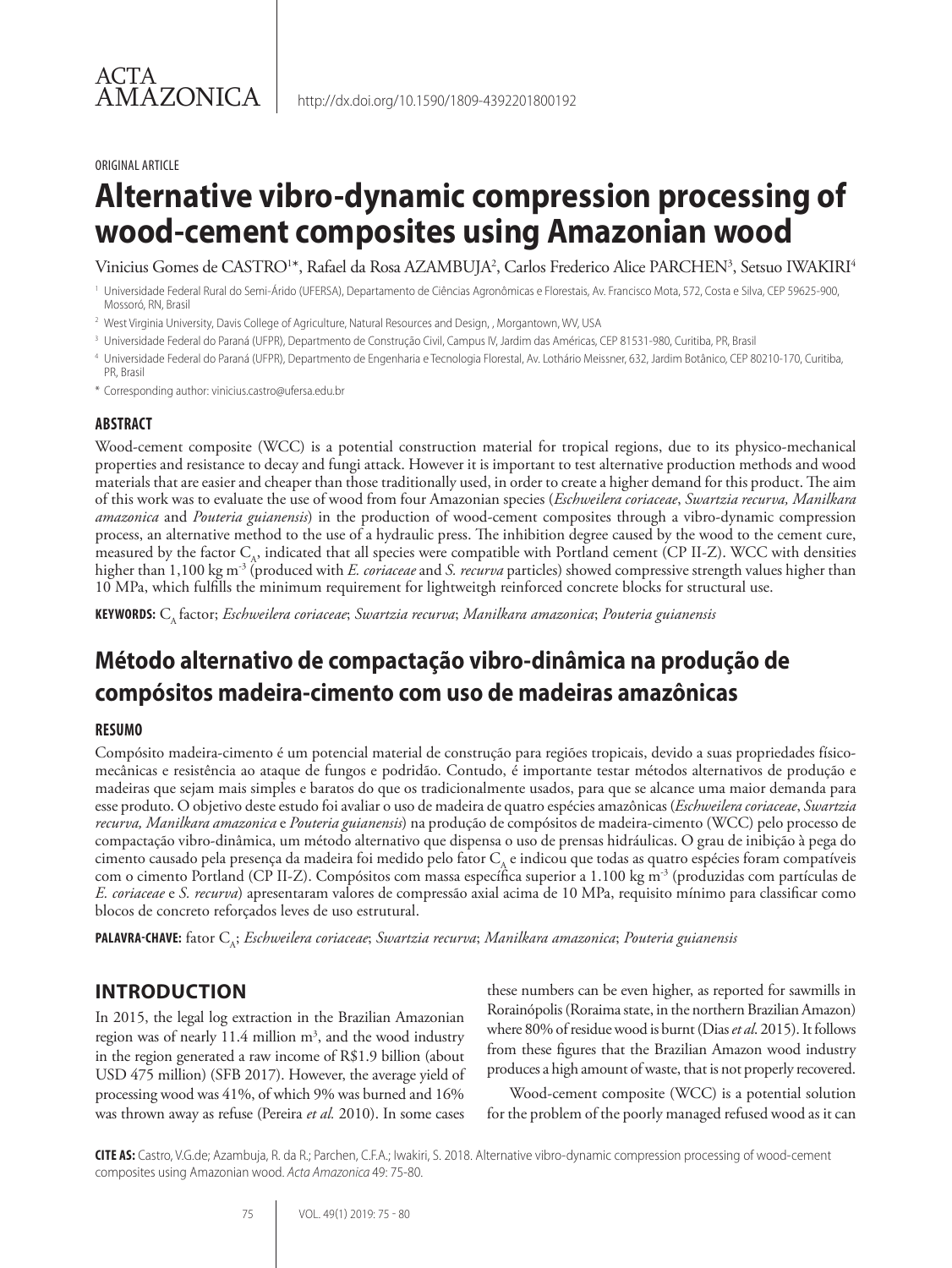use slabs, offcuts or cantlings as raw materials. WCC provides a wide range of products for building applications, due to its mechanical properties, dimensional stability, acoustic and thermal insulation, fire resistance and good workability (Latorraca and Iwakiri 2005). In tropical regions, the use of WCC can be even more attractive to construction, as it provides resistance to decay and fungi attacks, common in warm and humid climate, and also satisfies the cultural preference for cement-based materials, while attending to health and safety requirements (Ramirez-Coretti *et al.* 1998).

ACTA

AMAZONICA

WCCs are traditionally produced by the *BISON* method, developed and licensed by the German company Bisonwerke. Mixtures of 62% cement, 28% wood and 10% water are pressed to form panels with density around 1,250 kg m-3 (NCL Industries 2011). However, this method requires a high initial investment, once it is necessary to purchase expensive equipments, such as a hydraulic plate press. Seeking a more economically viable alternative, Parchen *et al.* (2016) suggested the use of vibro-dynamic compression. The vibro-compaction process is already employed for the construction of buildings with reinforced concrete structures (Neville and Brooks 2010). The WCC densification is based on an eccentric load on a rotating axis that creates a dynamic vibration. The load can be produced by a cheap and easy-to-purchase electric vibrator, that can be assembled in a vibrating table made of plywood, a simple piece of equipment that is easy to install and operate (Neville and Brooks 2010). Thus, this new process has a great potential to be used in small production units attached to already functional small sawmills, as are found in the Amazonian region, allowing for *in loco* processing of wood as raw material for local social housing.

Therefore, the aim of this work was to evaluate the physical and mechanical properties of WCC produced using vibro-dynamic compression with slabs from four different Amazonian timber species.

#### **MATERIAL AND METHODS**

Slabs were obtained from logs sawn at a sawmill located in Manaus, Amazonas state, Brazil. Four tropical timber species were evaluated as raw material for WCC production: *Eschweilera coriaceae* (A. DC. Mori.) (density 730 kg m-3), *Swartzia recurva* Poepp. (800 kg m-3), *Manilkara amazonica* (Huber) (800 kg m<sup>-3</sup>), and *Pouteria guianensis* Aubl (680 kg m<sup>-3</sup>).

The selected trees were harvested and processed by bandsaw. The slabs were collected and stored during a period of nearly a year. Aiming to reduce the extractive content from the material, the slabs were cut down to smaller pieces and submerged in cold water during 7 days before being converted into particles. During the soaking period, the water was changed daily to avoid saturation. Particles generated in a disk chipper were then kiln dried to a moisture content of approximately 3% and reprocessed in a hammermill. After milling, the particles were classified by automatic sieving.

The compatibility  $C_{\alpha}$  factor (Hachmi and Moslemi 1989) was used for the hydration test. The test equipment consisted of type J thermocouples with channels connected to an analog signal conditioning module coupled to an analog-to-digital conversion board. Wood particles that passed through the 20 mesh sieve and retained at the 35 mesh sieve (15 g dry weight) were dry mixed with Type II commercial Portland cement (CP II-Z) (200 g) in a polyethylene bag, and received 90.5 mL of water (2.7 mL of water per gram of dry wood and an additional 0.25 mL per gram of cement). The control (containing only cement and no wood) used 40 mL of water.

Immediately after mixing the cement and wood, the tip of the temperature thermocouple was enclosed within the body of the wood-cement mixtures that were placed in a thermo flask. The heat of hydration was recorded over a 24-h period at 1-min intervals. Three repetitions were used for each species and the control to determine the compatibility between the materials. Species were classified based on the average value of the C<sub>A</sub> factor as 'compatible', C<sub>A</sub> > 68%; 'moderately compatible', 28% <  $C_A$  < 68%; and 'not compatible,  $C_A$  < 28% (Hachmi and Moslemi 1989).

For WCC production we used the wood particles retained between the 8 and 14 mesh sieves. WCC were produced by the vibro-dynamic compaction method suggested by Parchen *et al.* (2016). Portland CP II-Z was used with a wood:cement ratio of 1:2.75, based on oven dry weight. The amount of water used in the mixture was determined by an adjustment to the formula suggested by Simatupang (1979) for the production of traditional WCC (0.5 ml of water for every gram of cement and an additional 0.3 ml for every gram of wood, based on oven dry weight). Three percent of calcium chloride  $(CaCl<sub>2</sub>)$ , based on cement weight, was added to the mixture as cement accelerator.

The mixtures were deposited on marine plywood prismatic molds (420 x 70 x 15 mm) (Figure 1). An equivalent impact load of 220 N at 3000 rpm was applied to the composite material in their freshly molded state for 30 seconds. During this time period, densification of the material occurred. The prismatic mold was refilled with an extra amount of material and submitted again to 30 seconds of vibration. This process was repeated until there was no free space available in the mold, even after an extra vibration period. The specimens were kept in the molds for 7 days. After this period, the molds were disassembled and the WCC remained in an outdoor environment until reaching the cure period of 28 days prior to the performance tests.

The samples were cut to the dimensions of the European Standard. Sample size per species for mechanical and physical evaluation was eight specimens of 50 x 15 x 350 mm for static bending strength (MOR and MOE) (ECS 1993a), six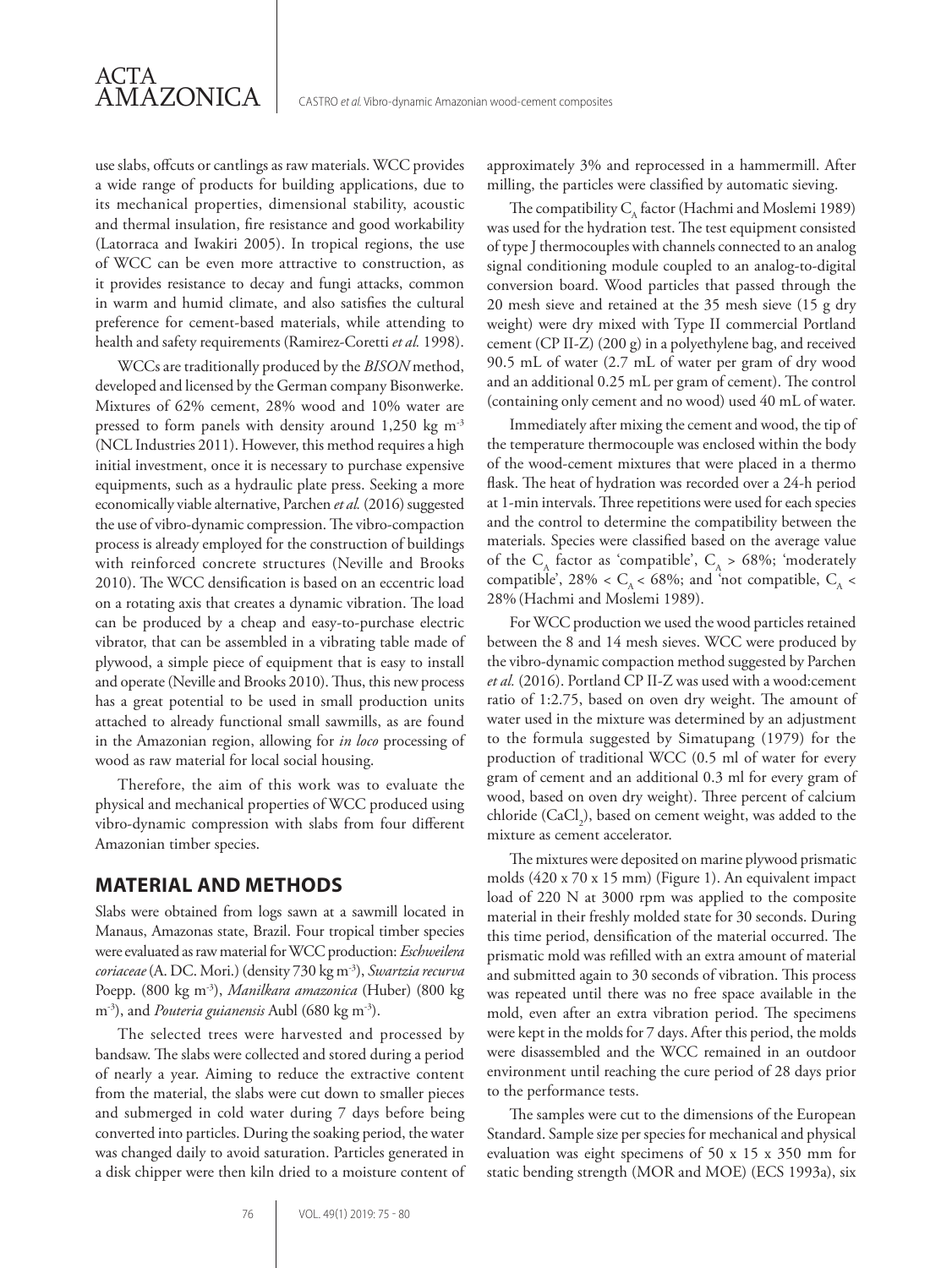





Figure 1. Scheme of the WCC forming process using a prismatic mold and a vibrating table. Author: Vinicius Gomes de Castro, with elements adapted from <http://www.wuerges.de>.

**Figure 2.** Compatibility  $C_A$  factor for four Amazonian timber species.  $A =$ compatible; B = moderately compatible; C = not compatible; *Ec* = *Eschweilera coriaceae*; *Sc* = *Swartzia recurva*; *Ma* = *Manilkara amazonica*; *Pg* = *Pouteria guianensis*. Values above the columns are the specific  $C_A$  factor measured for the species.

specimens of 50 x 50 x 15 mm for water absorption (WA) and thickness swelling, measured at two and 24 hours of immersion (ECS 1993b), and eight specimens of 50 x 50 x 15 mm for internal bonding (ECS 1993c). Seven cylindrical specimens (40 mm in diameter and 80 mm in height) were produced for each species to evaluate compressive strength according to the Brazilian Standard (ABNT 1996). The compaction ratio was calculated based on the relation between the composite final density and the density of the wood used in its composition.

Data normality was assessed through skewness and kurtosis tests. Variables with normal distribution were assessed with the Box-Cox method to select the fitting transformation parameter  $\lambda$  for each case. Normalized values of the C<sub>A</sub> factor and the variables of physical and mechanical properties of the WCCs were analyzed with Analysis of Variance (ANOVA) followed by the Tukey test (at the 5% significance level). Pearson's correlation was used to assess the relation between physical and mechanical properties of the WCCs and the original characteristics of the wood (wood density,  $C_A$  factor and arabinose content). Arabinose content values for the study species were retrived from Castro *et al.* (2017). All statistical analyses were carried out with the Statgraphics Centurion XV software.

### **RESULTS**

All wood-cement mixtures showed mean values of the compatibility  $C_A$  factor above 68 (Figure 2), and were thus suitable for the production of WCC. The WCC densities varied from 1060 to 1230 kg  $m<sup>3</sup>$ , leading to composite compaction ratios of 1.4 to 1.5, with the exception of WCC of *E. coriaceae*, which had the highest ratio at 1.7 (Table 1). Nominal composite density varied according to original wood density.

There was a statistically significant difference between water absorption after two hours and after 24 hours of immersion for *P. guianensis* (the lightest composite) (19.8% and 22.3%, respectively) and *M. amazonica* composites (13.6% and 15.2%, respectively). Thickness swelling did not vary significantly among the species, all remaining below 1% after two hours, and below 1.5% after 24 hours of immersion, which is considered acceptable for commercial WCC according to the *BISON* requirements(NCL Industries 2011) (Table 1).

There was no statistically significant difference in internal bonding and compression strength among the species (Figure 3). With the exception of *Manilkara amazonica* composites, all WCCs had average internal bonding values that met the minimum requirement of 0.4 MPa suggested for commercial wood-cement panels produced by the *BISON* process (NCL Industries 2011). Compressive strength of WCC produced with *E. coriaceae* and *S. recurva* attended the minimum requirement of Brazilian standard NBR 8953 for materials of the C10 class I for concrete (ABNT 2009). B e n d i n g strength was significantly higher for *E. coriaceae* (3.7 MPa) than for *P. guianensis* WCCs (2.7 MPa).

MOE values of *P. guianensis* WCCs (1,669 MPa) differed significantly from those of *E. coriaceae* and *S. recurva*, (2,873 and 2,631 MPa, respectively). None of the composites reached the minimum requirement of 9 MPa for MOR and 3,000 MPa MOE for WCC produced by the traditional press method (NCL Industries 2011). The WCC produced with *E. coriaceae* had a mean value of MOE close to the minimum requirement (2,873 MPa).

There was no correlation between the compatibility  $C_A$  factor and the physico-mechanical properties of the WCCs, but wood density and arabinose content correlated significantly with some properties of the WCC (Table 2).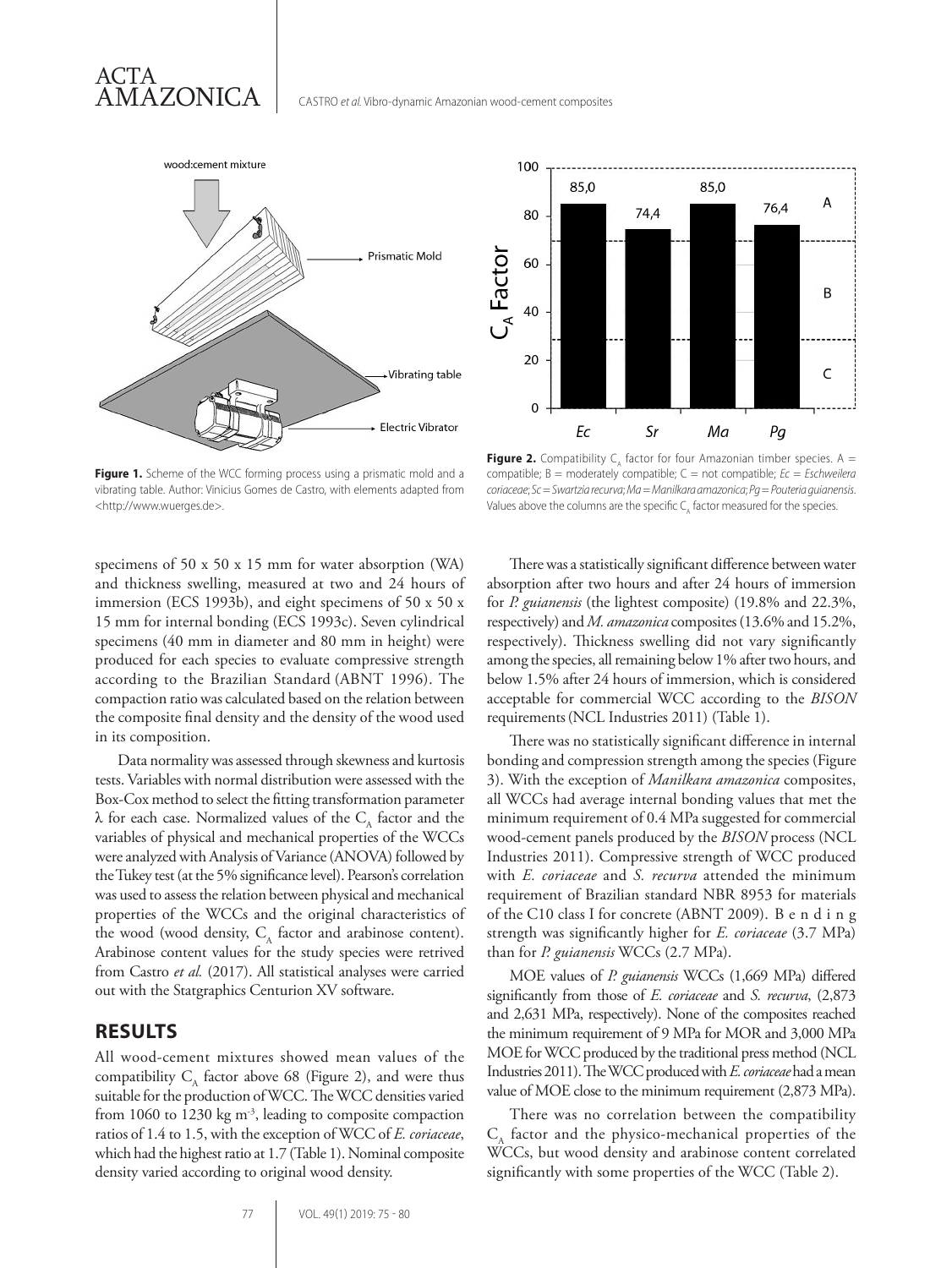**Table 1.** Physical properties of vibro-dynamic wood-cement composites (WCCs) made from residues of four Amazonian timber species. Values are means followed by the coefficient of variation (%) in parentheses. Different letters following the variable mean in each line indicate significant differences according to the Tukey test (p < 0.05).

| Density (kg m <sup>-3</sup> )<br>Compaction ratio | Eschweilera coriaceae<br>1230 (4.23) <sup>a</sup><br>.68 | Swartzia recurva<br>1140 (4.52) <sup>b</sup><br>. 43 | Manilkara amazonica<br>$1170(4.88)^{b}$<br>1.46 | Pouteria quianensis<br>1060 (1.96) <sup>c</sup><br>1.48 |
|---------------------------------------------------|----------------------------------------------------------|------------------------------------------------------|-------------------------------------------------|---------------------------------------------------------|
| Water absorption 2 h (%)                          | 14.76 (7.31) <sup>ab</sup>                               | $16.69(6.98)$ <sup>ab</sup>                          | $13.62(6.66)^{b}$                               | 19.79 (7.58) <sup>a</sup>                               |
| Water absorption 24 h (%)                         | 17.13 (8.23) <sup>ab</sup>                               | 19.43 (5.46) <sup>ab</sup>                           | $15.20(5.27)^{b}$                               | 22.28 (5.59) <sup>a</sup>                               |
| Thickness swelling 2 h (%)                        | $0.22(47.67)^a$                                          | $0.36(52.83)^a$                                      | $0.26$ (35.10) <sup>a</sup>                     | $0.30(66.74)^a$                                         |
| Thickness swelling 24 h (%)                       | $0.30(47.29)$ <sup>a</sup>                               | $0.45(27.74)^a$                                      | $0.33$ (28.59) <sup>a</sup>                     | 0.41(49.07) <sup>a</sup>                                |

**Table 2.** Correlation between physical and mechanical properties of vibro-dynamic wood-cement composites (WCC) made from four Amazonian timber species (*Eschweilera coriaceae*, *Swartzia recurva*, *Manilkara amazonica* and *Pouteria guianensis*).

|                         | Original wood properties |                     |                    |                     |
|-------------------------|--------------------------|---------------------|--------------------|---------------------|
|                         | C. Factor                | Wood density        | Arabinose content  | Composite density   |
| Composite density       | 0.2977(0.4739)           | $0.8080(0.0152)$ *  | 0.2133(0.6120)     |                     |
| Water absorbtion 2 h    | $-0.4185(0,3021)$        | $-0.8519(0.0072)$ * | $-0.1274(0.7638)$  | $-0.9561(0.0002)$ * |
| Water absorbtion 24 h   | $-0.4608(0.2505)$        | $-0.8293(0.0109)$ * | $-0.1174(0.7819)$  | $-0.9457(0.0004)$ * |
| Thickness swelling 2 h  | $-0.1079(0.7993)$        | 0.6215(0.1000)      | $0.7724(0.0247)^*$ | 0.5735(0.1372)      |
| Thickness swelling 24 h | $-0.1704(0.6867)$        | $-0.3942(0.3339)$   | $0.7192(0.0444)^*$ | $-0.3299(0.4249)$   |
| Internal bonding        | $-0.3747(0.3604)$        | $-0.1930(0.6470)$   | $0.7581(0.0293)$ * | $-0.0343(0.9357)$   |
| <b>MOR</b>              | 0.3235(0.4344)           | 0.4599(0.2515)      | 0.3964(0.3310)     | $0.7920(0.0191)$ *  |
| <b>MOE</b>              | 0.2585(0.5365)           | $0.7427(0.0348)$ *  | 0.4196(0.3007)     | $0.9505(0.0003)*$   |
| Compression resistance  | 0.2531(0.5453)           | 0.6139(0.1054)      | 0.2025(0.6305)     | $0.9245(0.0010)*$   |

MOR= Modulus of Rupture in bending; MOE= Modulus of Elasticity in bending; C<sub>A</sub> Factor = compatibility ratio between wood and cement; Values are the correlation<br>coefficient, followed by the P-value in parentheses. \* indica



**Figure 3.** Mechanical properties of vibro-dynamic wood-cement composites (WCC) made from four Amazonian timber species. Different letters above columns within graphs indicate statistically significant differences according to the Tukey test (p < 0.05). *Ec* = *Eschweilera coriaceae*; *Sc* = *Swartzia recurva*; *Ma* = *Manilkara amazonica*; *Pg* = *Pouteria guianensis*.

# **DISCUSSION**

The inhibition effect that timber has on Portland cement hardening is not yet fully understood, but it is known that the material compatibility is primarily affected by the presence of extractives, part of hemicelluloses and their degradation products (Na *et al.* 2014). Tropical species tend to present high contents of extractives and, for this reason, are often overlooked as WCC raw material. Our study species have high

total extractive contents, between 9.2% and 16.2% (Castro *et al.,* 2017). The high degree of compatibility found can be explained in part by the part of the tree trunk from where the wood samples were collected. The wood from slabs, the outer part of the trunk, is almost totally formed by sapwood, which tends to have a lower degree of inhibition on cement than heartwood (Cabongon *et al.* 2002; Semple and Evans 2000).

Values of water absorption in our WCC samples were lower than those reported for traditionally pressed WCC with similar density produced with Amazonian timber species (*Cedrela odorata*, *Hymenaea courbaril* and *Vochysia maxima*) (Macedo *et al.* 2012), and much lower than those in WCCs produced with *Eucalyptus saligna* using vibro-dynamic compaction (Castro *et al.* 2015). A compaction ratio of 1.3 is ideal for particleboards, as values bellow 1.3 indicate a lower degree of compaction, leading to boards having mechanical problems (Iwakiri *et al.* 2005). To ensure the necessary densification, manufacturing usually uses low density wood (Iwakiri *et al*. 2005). In our study, the vibro-compaction method was efficient, considering that compaction ratios were higher than 1.3 even using high density woods.

Water absorption was related to the final WCC density, i.e. the heavier the composite, the lower the water absorption capacity. In this case, it is important to notice a specific characteristic of vibro-dynamic compaction that differs from the traditional press method: the final WCC density is directly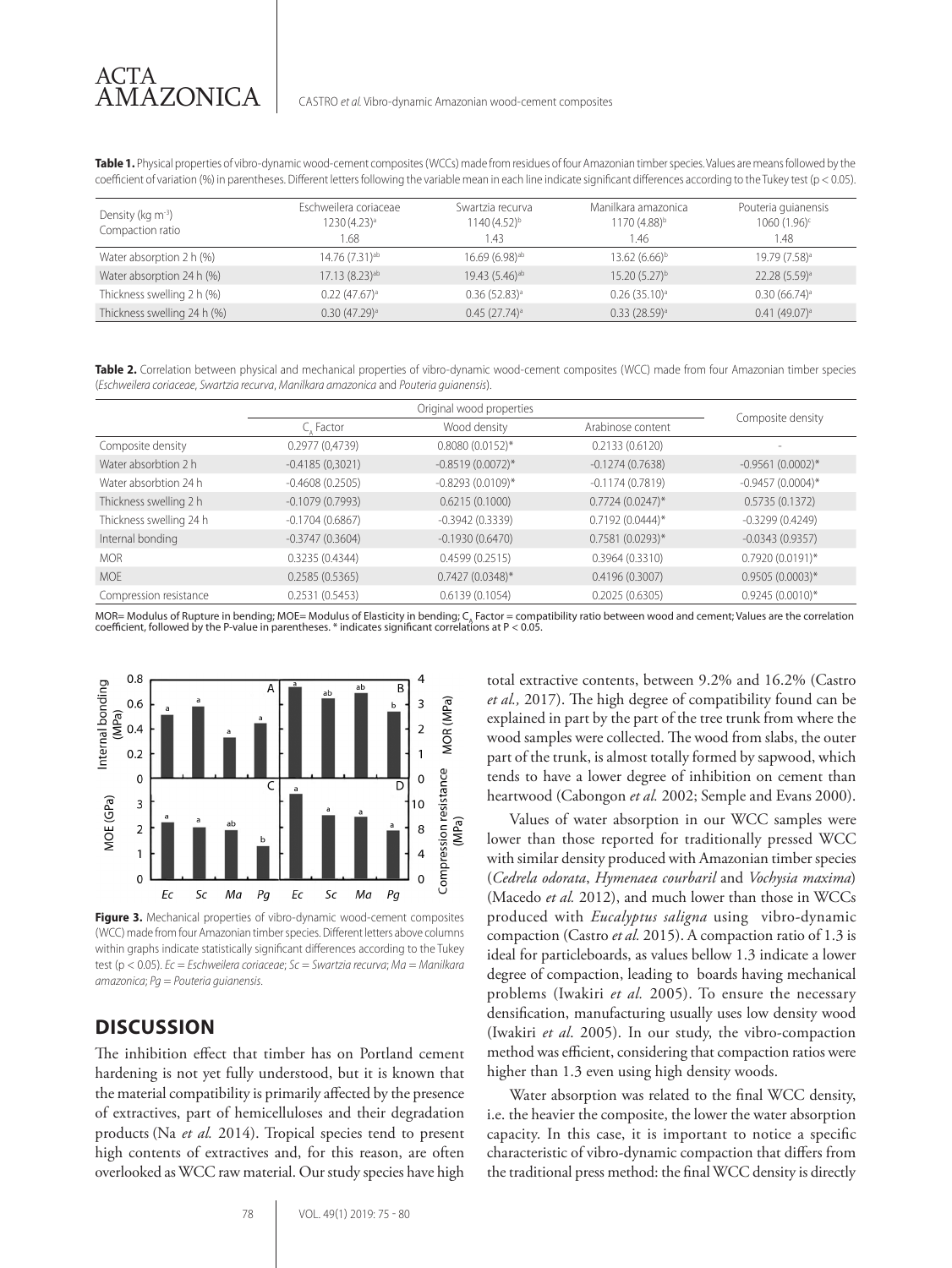determined by the wood particle density. Without pressure, the volume of material deposited into the mold cannot be predetermined simply by weight, thus the amount of the mixture that will form the composite depends on the particle size and density used as raw material (Castro *et al*. 2015).

ACTA

AMAZONICA

Our WCC samples had higher internal bonding than WCC produced with *Pinus* spp at a wood:cement ratio of 1:1 using a similar method and densities (Parchen *et al.* 2016), but lower bonding than vibro-compacted, similar density WCC produced with *Pinus taeda* at a wood:cement ratio of 1:4 (Castro and Iwakiri 2014). Our WCC samples also had higher MOR and MOE values than composites produced with *Eucalyptus saligna* (Castro *et al.* 2015) and *Pinus* spp (Parchen *et al.* 2016; Azambuja *et al.* 2017). Composites produced with *E. coriaceae* had similar MOR to WCC produced with the traditional press method with *Hymenaea courbaril*, another Amazonian timber species, (Macedo *et al.* 2012).

The WCCs produced with *E. coriaceae* and *S. recurva* had compressive strength values that attended the minimum requirements of the Brazilian standard NBR 8953 for materials of the group C10 class I for concrete (ABNT 2009). Compressive strength values in the four species tested were higher than those reported for vibro-compacted WCC made of *Pinus* spp with a wood:cement ratio of 1:1 (Parchen *et al.* 2016) and 1:1.5 (Villas-Bôas *et al.* 2017). The *E. coriaceae* and *S. recurva* composites also showed higher strength and were lighter than plant-reinforced concrete blocks (cementitious matrix with wood fiber waste and rice husk ash replacement) that had strength values of 1 and 7 MPa and density between 1400 and 1900 kg m-3 (Torkaman *et al.* 2014).

# **CONCLUSIONS**

The wood from four Amazonian timber species was viable as raw material for production of wood-cement composites using vibro-dynamic compression. All studied species had  $C_{\text{A}}$ factor values within the compatibility range in mixture with Portland cement. The hydration test indicated that the wood had no inhibitory effect on the final physical and mechanical properties of the wood-cement mixture after the 28 day cement cure period. The physical and mechanical properties of the WCCs produced for this study were better than those reported for other vibro-compacted WCCs, although the mechanical properties of our wood cement boards did not attain the minimal requirements for pressed products. However the vibro-compacted WCCs produced with *Eschweilera coriaceae* and *Swartzia recurva* showed potential for use as reinforced lightweight concrete blocks, since they attained the minimun requirements to be recommended as concrete for structural purposes.

## **ACKNOWLEDGMENTS**

The authors express their gratitude Conselho Nacional de Desenvolvimento Científico e Tecnológico (CNPq) and Instituto Nacional de Pesquisas da Amazônia (INPA), through the Instituto Nacional de Ciência e Tecnologia de Madeiras da Amazônia (INCT Madeiras da Amazônia) for granting the raw material of this research.

#### **REFERENCES**

- ABNT. 1996. Associação Brasileira de Normas Técnicas, *NBR 7215.* Cimento Portland - Determinação da resistência à compressão**.**
- ABNT. 2009. Associação Brasileira de Normas Técnicas, *NBR 8953.* Concretos para fins estruturais - Classificação por grupos de resistência**.**
- Azambuja, R.R.; Castro, V.G.; Villas-Bôas, B.T.; Parchen, C.F.; Iwakiri, S. 2017. Particle size and lime addiction on properties of wood-cement composites produced by the method of densification by vibro compaction. *Ciência Rural*, 47: e20140250.
- Cabangon, R.J.; Eusebio, D.A.; Sotiano, F.P.; Cunningham, R.B.; Donnely, C.; Evans, P.D. 2002. Effect of post-harvest storage on the suitability of *Acacia mangium* for the manufacture of woodwool cement boards. In: Evans, P.D. *Wood-cement composites in the Asia-Pacific region*. ACIAR, Camberra, p.97-104.
- Castro, V.; Iwakiri, S. 2014. Influência de diferentes níveis de acetilação nas propriedades físico-mecânicas de aglomerados e painéis madeira-cimento. *Cerne*, 20: 535-540.
- Castro, V.G.; Braz, R.L.; Azambuja, R.R.; Loiola, P.L.; Iwakiri, S.; Matos, J.L.M. 2015. Painéis cimento-madeira de *Eucalyptus saligna* com diferentes aditivos químicos e métodos de formação. *Floresta*, 25: 349-360.
- Castro, V.G.; Azambuja, R.R.; Bila, N.F.; Parchen, C.F.A.; Sassaki, G.L.; Iwakiri, S. 2017. Correlation between chemical composition of tropical hardwoods and wood-cement compatibility. *Journal of Wood Chemistry and Technology*, 37: 1-7.
- Dias, J.A.; Santos, C.M.L.; Condé, T.M. 2015. A contabilidade ambiental no aproveitamento de resíduos madeireiros em Rorainópolis-RR. *Revista Remgads*, 8: 17-22.
- ECS. 1993a. European Committee for Standardization. *EN 310*. Wood-based panels – Determination of modulus of elasticity in bending and of bending strength.
- ECS. 1993b. European Committee for Standardization. *EN 317*. Aglomerado de partículas de madeira e aglomerado de fibras de madeira – Determinação do inchaço na espessura depois da imersão em água.
- ECS. 1993c. European Committee for Standardization. *EN 319*. Aglomerado de partículas de madeira e aglomerado de fibras de madeira – determinação da força da tensão perpendicular sobre a superfície plana da placa.
- Hachmi, M.; Moslemi, A.A. 1989. Correlation between woodcement compatibility and wood extractives. *Forest Products Journal,* 39: 55-58.